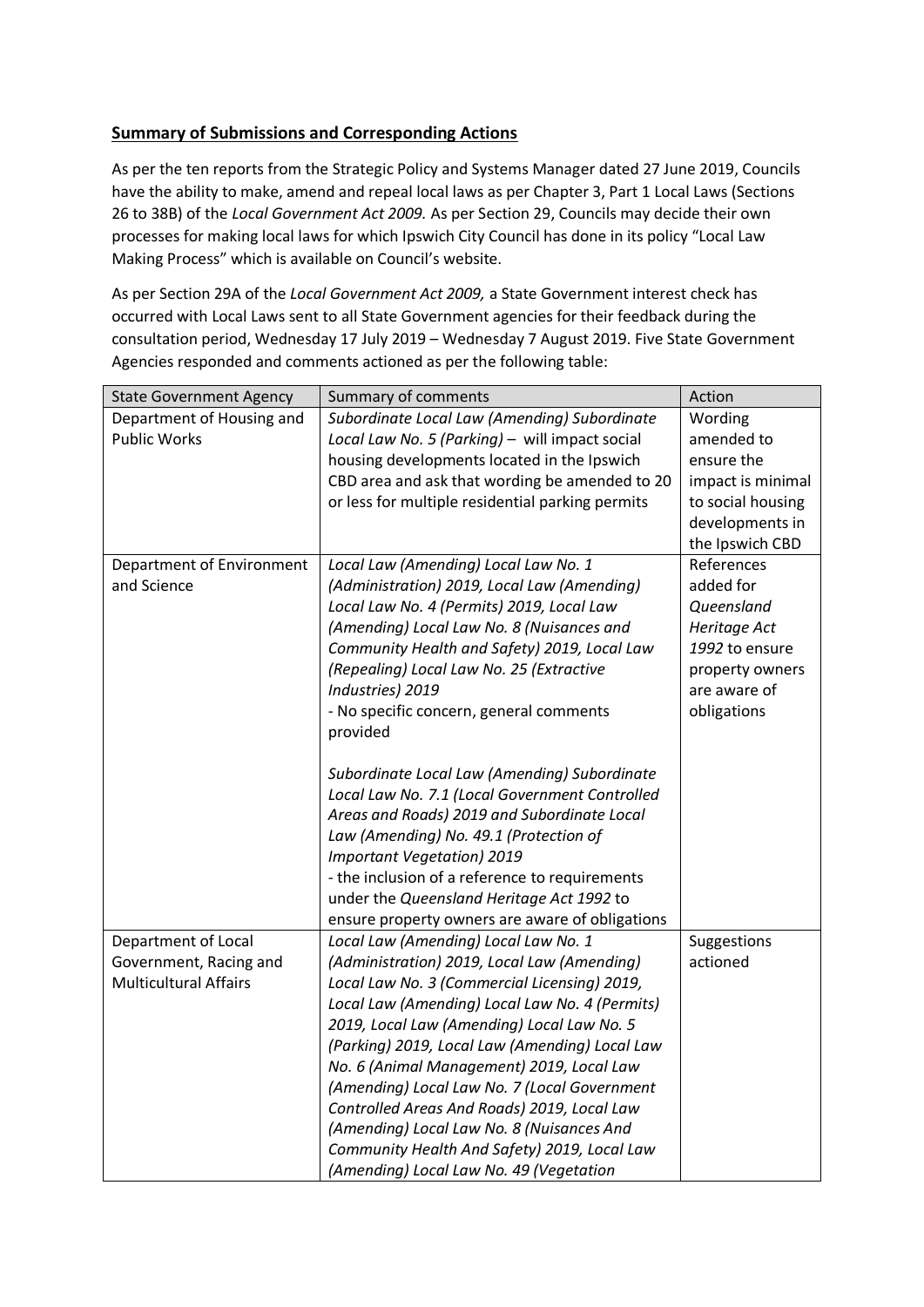|                           | Management) 2019                                   |             |
|---------------------------|----------------------------------------------------|-------------|
|                           | - Consistency and formatting changes suggested     |             |
| Department of Transport   | Local Law (Amending) Local Law No. 4 (Permits)     | Reference   |
| and Main Roads            | 2019                                               | amended and |
|                           | - Suggested amendment to references                | note added  |
|                           |                                                    |             |
|                           | Local Law (Amending) Local Law No. 5 (Parking)     |             |
|                           | 2019 and Subordinate Local Law (Amending)          |             |
|                           | Subordinate Local Law No.5.1 (Parking) 2019        |             |
|                           | - asked to consider including a note with regards  |             |
|                           | to the written permission of the chief executive   |             |
|                           | of the Department of Transport and Main Roads      |             |
|                           | being required for the management of certain       |             |
|                           | activities on State-controlled roads (reference to |             |
|                           | section $66(51(b))$                                |             |
|                           | of the Transport Operations Road                   |             |
|                           | Use Management Act 1995).                          |             |
| Queensland Fire and       | Subordinate Local Law No. 49.1 (Protection of      | Amendment   |
| <b>Emergency Services</b> | <b>Important Vegetation) 2019</b>                  | made        |
|                           | - Change reference of Rural Fire Brigade to        |             |
|                           | Queensland Fire and Emergency Services as          |             |
|                           | there has been a change in the authorising         |             |
|                           | environment within QFES, that incorporates the     |             |
|                           | <b>Rural Fire Service Queensland</b>               |             |

Public consultation on the amended local laws and subordinate local laws was conducted during the consultation period, Wednesday 17 July 2019 – Wednesday 7 August 2019 to seek meaningful feedback. Three submissions were made and were actioned as per the following table:

| Respondent | Local Law      | Support/          | The facts and circumstances   | Action          |
|------------|----------------|-------------------|-------------------------------|-----------------|
|            |                | Object/           | relied on in support of the   |                 |
|            |                | Other             | grounds                       |                 |
| 1          | Local Law      | Other - I support | The overall intent of the     | No changes      |
|            | (Repealing)    | with conditions.  | amendment appears             | $required -$    |
|            | Local Law No.  |                   | reasonable. New extractive    | Supportive and  |
|            | 25 (Extractive |                   | industries should be          | doesn't impact  |
|            | Industries)    |                   | managed through SARAH and     | local law       |
|            |                |                   | DES and appropriate           | drafting.       |
|            |                |                   | legislation, which appears to | Concerns raised |
|            |                |                   | include greater opportunity   | will be         |
|            |                |                   | for control of operations and | addressed       |
|            |                |                   | management of impacts. I      | separately.     |
|            |                |                   | expect that Council may       |                 |
|            |                |                   | continue to gain              |                 |
|            |                |                   | contributions for road        |                 |
|            |                |                   | maintenance through           |                 |
|            |                |                   | conditions for operational    |                 |
|            |                |                   | works approval and/or as      |                 |
|            |                |                   | concurrence agent during DA   |                 |
|            |                |                   | processes for new             |                 |
|            |                |                   | applications. The local law   |                 |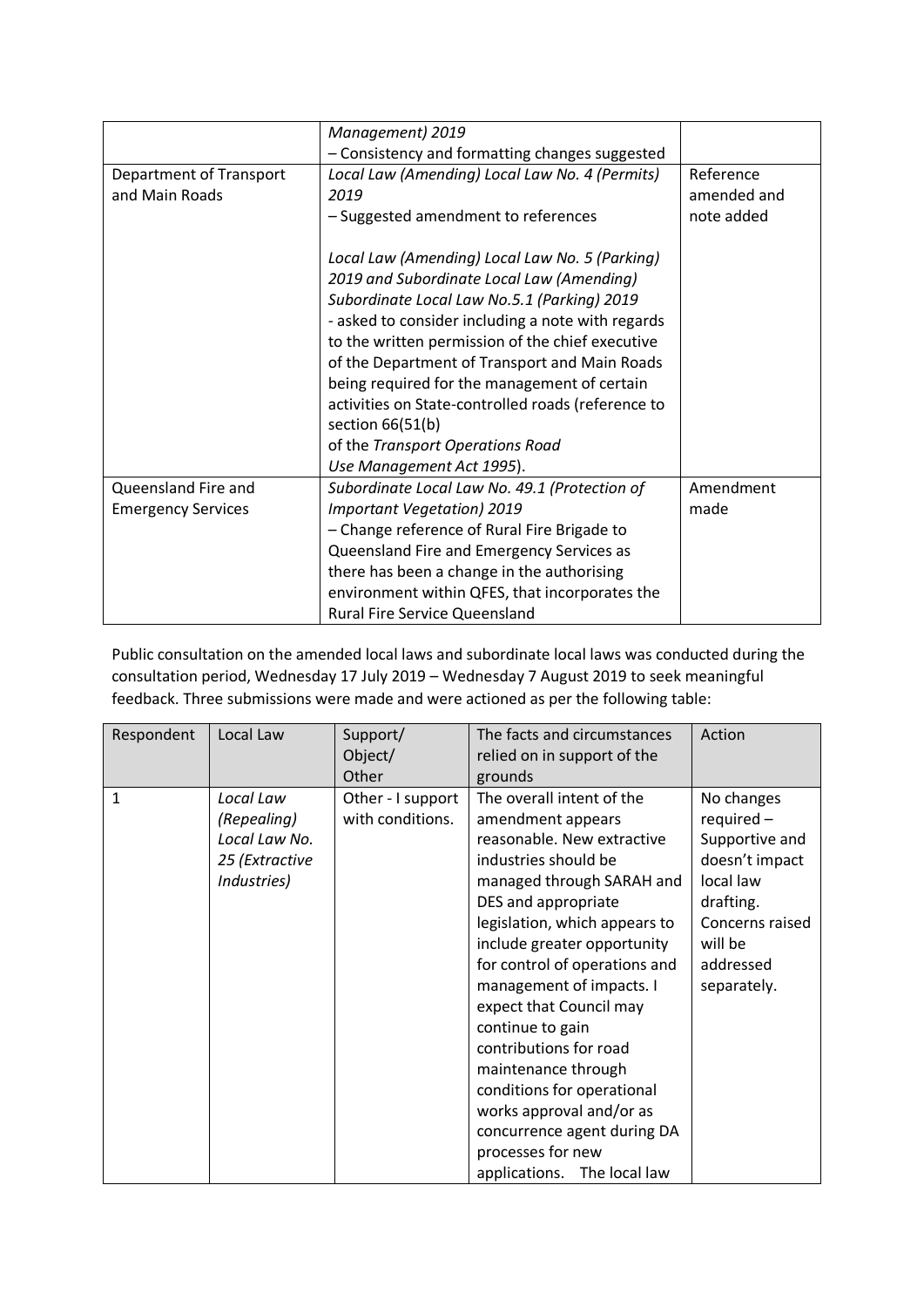|                |                                                                                                                                                                                                |                                                                             | however appears to include<br>filling of voids with waste<br>within the rehabilitation<br>conditions.                                                                                                                                                                                                                                                                                                                                                                                                                                                                                                                                                                                                                                                                                                                                                                                                                                                                                                                                                                                                                                                                                                                                                                                                                                           |                                                                                                                                                                                                                                                                                           |
|----------------|------------------------------------------------------------------------------------------------------------------------------------------------------------------------------------------------|-----------------------------------------------------------------------------|-------------------------------------------------------------------------------------------------------------------------------------------------------------------------------------------------------------------------------------------------------------------------------------------------------------------------------------------------------------------------------------------------------------------------------------------------------------------------------------------------------------------------------------------------------------------------------------------------------------------------------------------------------------------------------------------------------------------------------------------------------------------------------------------------------------------------------------------------------------------------------------------------------------------------------------------------------------------------------------------------------------------------------------------------------------------------------------------------------------------------------------------------------------------------------------------------------------------------------------------------------------------------------------------------------------------------------------------------|-------------------------------------------------------------------------------------------------------------------------------------------------------------------------------------------------------------------------------------------------------------------------------------------|
| $\overline{2}$ | Local Law<br>(Amending)<br>Local Law No.6<br>(Animal<br>Management)<br>2019 and<br>Subordinate<br>Local Law<br>(Amending)<br>Subordinate<br>Local Law<br>No.6.1 (Animal<br>Management)<br>2019 | Other - There is<br>no criteria of<br>how a<br>dangerous dog<br>is declared | It is nice that a review of a<br>dangerous dog decision can<br>now be reviewed in a real<br>Court. But the reviews are<br>not done by dog experts.<br>When people want a second<br>review of a dangerous dog<br>they want the dog assessed<br>not the paperwork. Are<br>internal reviewers like<br>dog<br>and<br>experts? Compare the Qld<br>Act to the NSW Act, were an<br>independent animal expert<br>can be used. Ipswich has<br>annual dog registrations,<br>NSW has one for life. Some<br>people consider QLD dog<br>registrations purely for profit<br>and as a quick way to find the<br>nearest dogs to blame for an<br>attack. For more information<br>on what goes wrong under<br>existing policies, see emails<br>to<br>. There<br>is also a 50 page 482<br>paragraphs emailed to ICC<br>that went to the CCC. There<br>are two Statements of<br>Evidence for<br>Why did a complaint to ICC<br>end up as a prosecution? ICC<br>has a Compliant<br>Malmanagement System.<br>This should be a Complaint<br>Resolution System as per<br>Section 268 of the LG Act.<br>Resolve complaints before<br>they escalate into<br>Ombudsman and CCC<br>matters. As this matter has<br>failed 4 times to be resolved<br>by ICC perhaps external third<br>parties need to be involved.<br>The option of Court review<br>under the changes to Local | No changes<br>$required -$<br>Criteria is<br>prescribed<br>under S89 of<br>the Animal<br>Management<br>(Cats and Dogs)<br>Act 2008.<br>Council has also<br>implemented a<br>Complaints<br>Management<br>Framework to<br>ensure<br>complaints are<br>managed in a<br>consistent<br>manner. |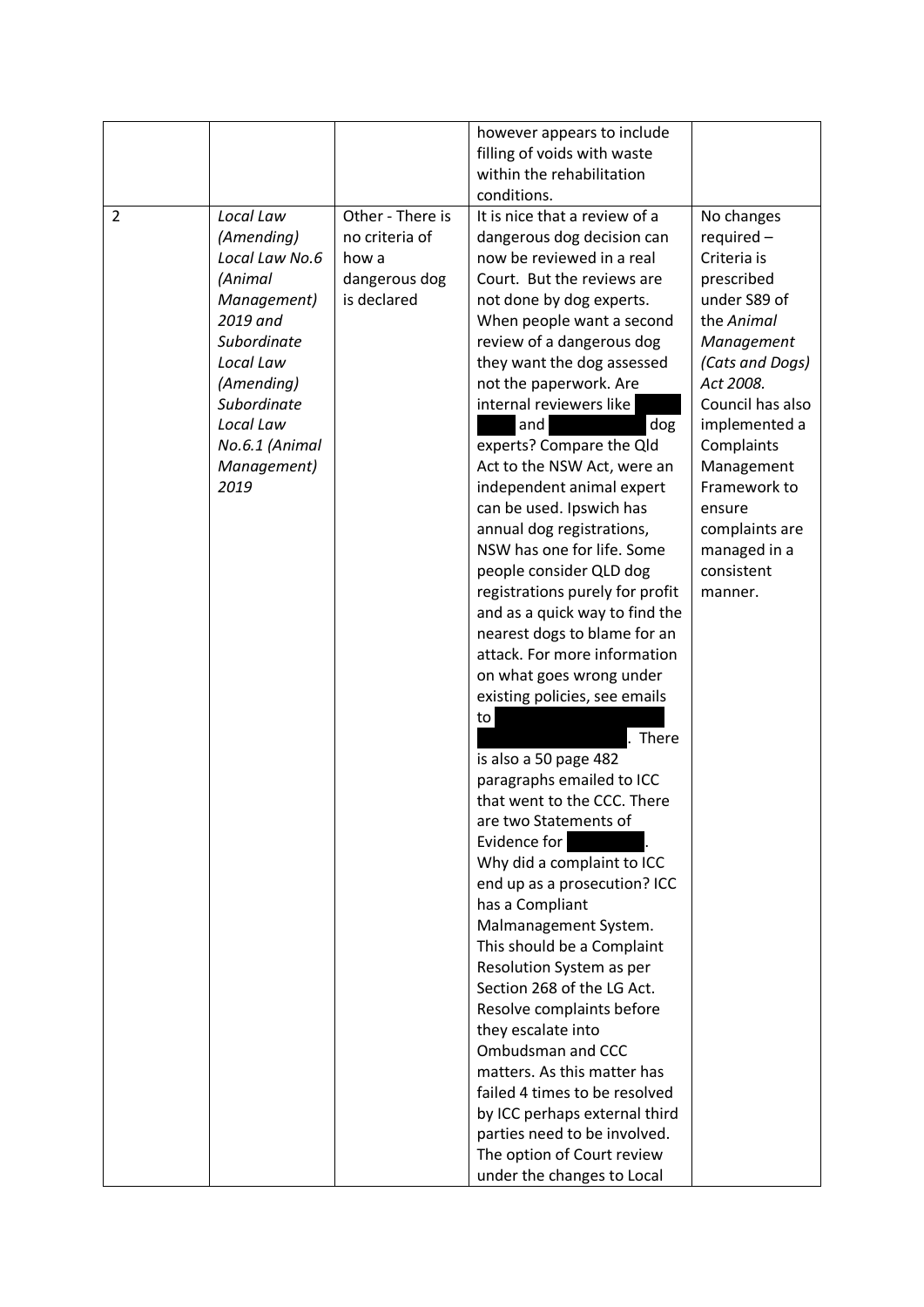|   |                |                             | Law 1 will help. Even Local     |                 |
|---|----------------|-----------------------------|---------------------------------|-----------------|
|   |                |                             | Laws must comply with the       |                 |
|   |                |                             | Rules of Law and the CEO        |                 |
|   |                |                             |                                 |                 |
|   |                |                             | must ensured he actually has    |                 |
|   |                |                             | trained dog experts, not ones   |                 |
|   |                |                             | who have only done a one        |                 |
|   |                |                             | day course. The LG policy of    |                 |
|   |                |                             | declaring the dog dangerous     |                 |
|   |                |                             | and the owners having to        |                 |
|   |                |                             | prove they are innocent at      |                 |
|   |                |                             | QCAT are over. Known            |                 |
|   |                |                             | policies, procedures and        |                 |
|   |                |                             | criteria used to make           |                 |
|   |                |                             | decisions must be known and     |                 |
|   |                |                             | published otherwise people      |                 |
|   |                |                             | think LG AO's are just making   |                 |
|   |                |                             | decisions for profit. Internal  |                 |
|   |                |                             | investigations into allegations |                 |
|   |                |                             | of fraud re decisions have      |                 |
|   |                |                             | failed at ICC. All that was     |                 |
|   |                |                             | asked for originally was an     |                 |
|   |                |                             | apology from a bullying         |                 |
|   |                |                             | Authorised Officer who does     |                 |
|   |                |                             | not know dog breeds. This is    |                 |
|   |                |                             | a short submission, more        |                 |
|   |                |                             | information can be provided     |                 |
|   |                |                             | on failures of ICC's            |                 |
|   |                |                             |                                 |                 |
|   |                |                             | administration. Just changing   |                 |
| 3 | Local Law      |                             | the laws is not enough.         |                 |
|   |                | Other: Although             | As stated before, there has     | No Changes      |
|   | (Amending)     | 'the purpose of             | been several past cases         | Required - No   |
|   | Local Law No.1 | this local law is           | where checking of               | amendment       |
|   | Administration | to provide a                | compliance and enforcement      | suggested.      |
|   | 2019           | legal framework             | has been wanting. It is         | Concerns raised |
|   |                | for the                     | useless having a law that is    | are with        |
|   |                | administration,             | not enforced.                   | implementation  |
|   |                | implementation              |                                 | of enforcement  |
|   |                | and                         |                                 | activities      |
|   |                | enforcement',               |                                 |                 |
|   |                | there has been              |                                 |                 |
|   |                | in several past             |                                 |                 |
|   |                | cases where                 |                                 |                 |
|   |                | checking of                 |                                 |                 |
|   |                | compliance and              |                                 |                 |
|   |                | enforcement                 |                                 |                 |
|   |                | has been                    |                                 |                 |
|   |                |                             |                                 |                 |
|   |                |                             |                                 |                 |
|   |                |                             |                                 |                 |
|   |                |                             |                                 |                 |
|   |                | requires an<br>appropriate  |                                 |                 |
|   |                | wanting. Non-<br>compliance |                                 |                 |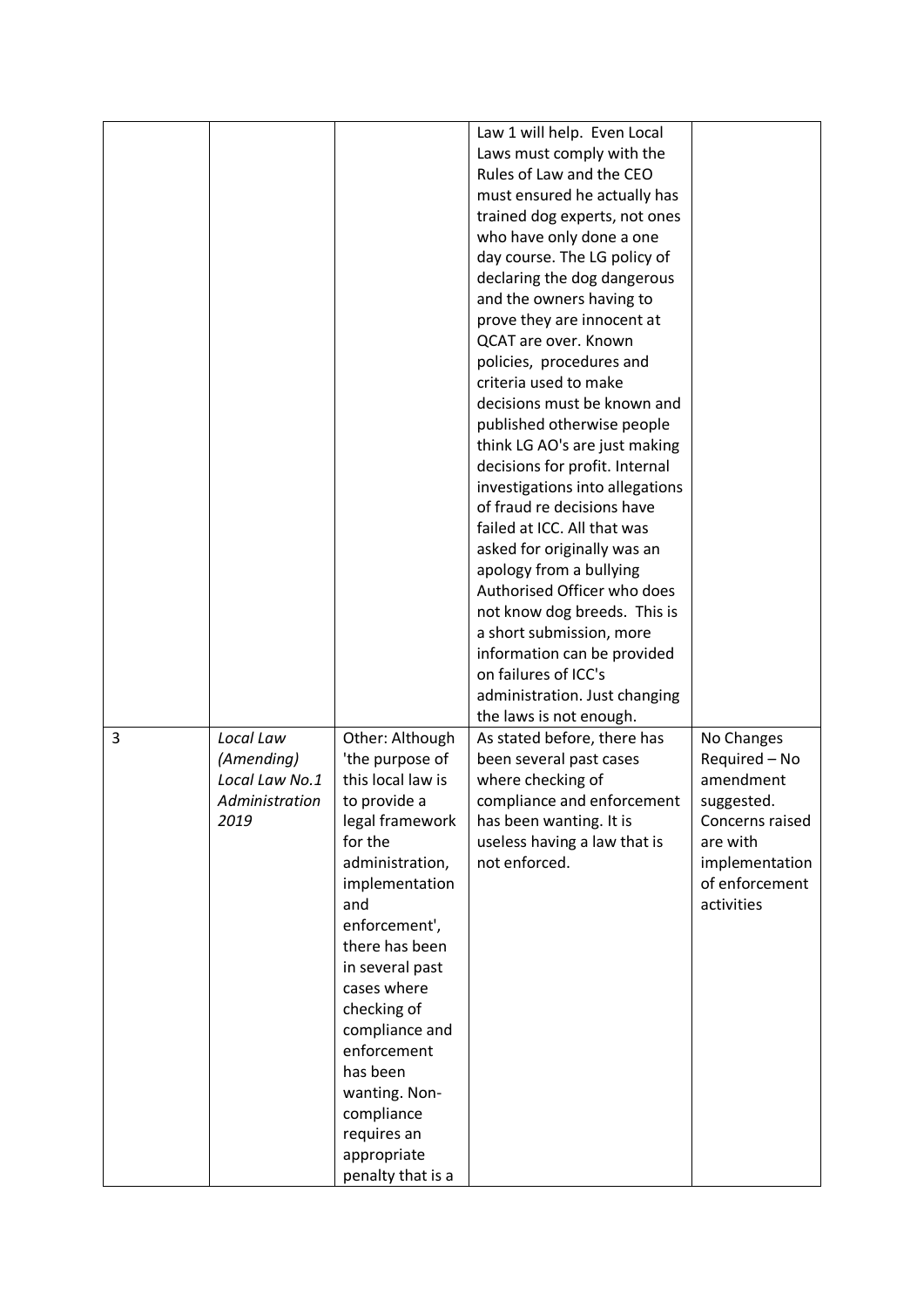|                | deterrent to                     |                                    |                 |
|----------------|----------------------------------|------------------------------------|-----------------|
|                | future breaches                  |                                    |                 |
|                |                                  |                                    |                 |
|                | of the law.                      |                                    |                 |
| Local Law      | Other: One                       | This law has to be enforced        | No Changes      |
| (Amending)     | purpose of this                  | to be effective, otherwise         | Required - No   |
| Local Law No.7 | local law is to                  | people's health and safety is      | amendment       |
| (Local         | preserve the                     | at risk; and the natural           | suggested.      |
| Government     | features and                     | environment is destroyed           | Concerns raised |
| Controlled     | amenity of the                   | with no chance of                  | are with        |
| Areas and      | natural and built                | regeneration.                      | implementation  |
| Roads) 2019    | environment                      |                                    | of enforcement  |
|                | under the local                  |                                    | activities      |
|                | government's                     |                                    |                 |
|                | control, such as                 |                                    |                 |
|                | gazetted roads;                  |                                    |                 |
|                | and to protect                   |                                    |                 |
|                | the health and                   |                                    |                 |
|                | safety of                        |                                    |                 |
|                | persons using<br>the local       |                                    |                 |
|                |                                  |                                    |                 |
|                | government                       |                                    |                 |
|                | controlled areas                 |                                    |                 |
|                | and roads. If this<br>law is not |                                    |                 |
|                | enforced, which                  |                                    |                 |
|                | has not occurred                 |                                    |                 |
|                | in several cases                 |                                    |                 |
|                | in the past,                     |                                    |                 |
|                | people's health                  |                                    |                 |
|                | and safety is at                 |                                    |                 |
|                | risk; and the                    |                                    |                 |
|                | natural                          |                                    |                 |
|                | environment is                   |                                    |                 |
|                | destroyed.                       |                                    |                 |
| Local Law      | Other: The                       | There are several cases in the     | No Changes      |
| (Amending)     | objective of this                | past where this law has not        | Required - No   |
| Local Law      | local law is to                  | been enforced. Checking of         | amendment       |
| No.49          | provide                          | compliance and increased           | suggested.      |
| (Vegetation    | protection,                      | enforcement with an                | Concerns raised |
| Management)    | management for                   | appropriate penalty is             | are with        |
| 2019           | significant                      | required as a deterrent to         | implementation  |
|                | vegetation; to                   | stop non-compliance. This          | of enforcement  |
|                | enforce                          | local law has to be enforced       | activities      |
|                | vegetation                       | if it is to achieve its objective. |                 |
|                | protection                       |                                    |                 |
|                | orders and to                    |                                    |                 |
|                | take appropriate                 |                                    |                 |
|                | action to                        |                                    |                 |
|                | reinstate                        |                                    |                 |
|                | vegetation                       |                                    |                 |
|                | damaged in                       |                                    |                 |